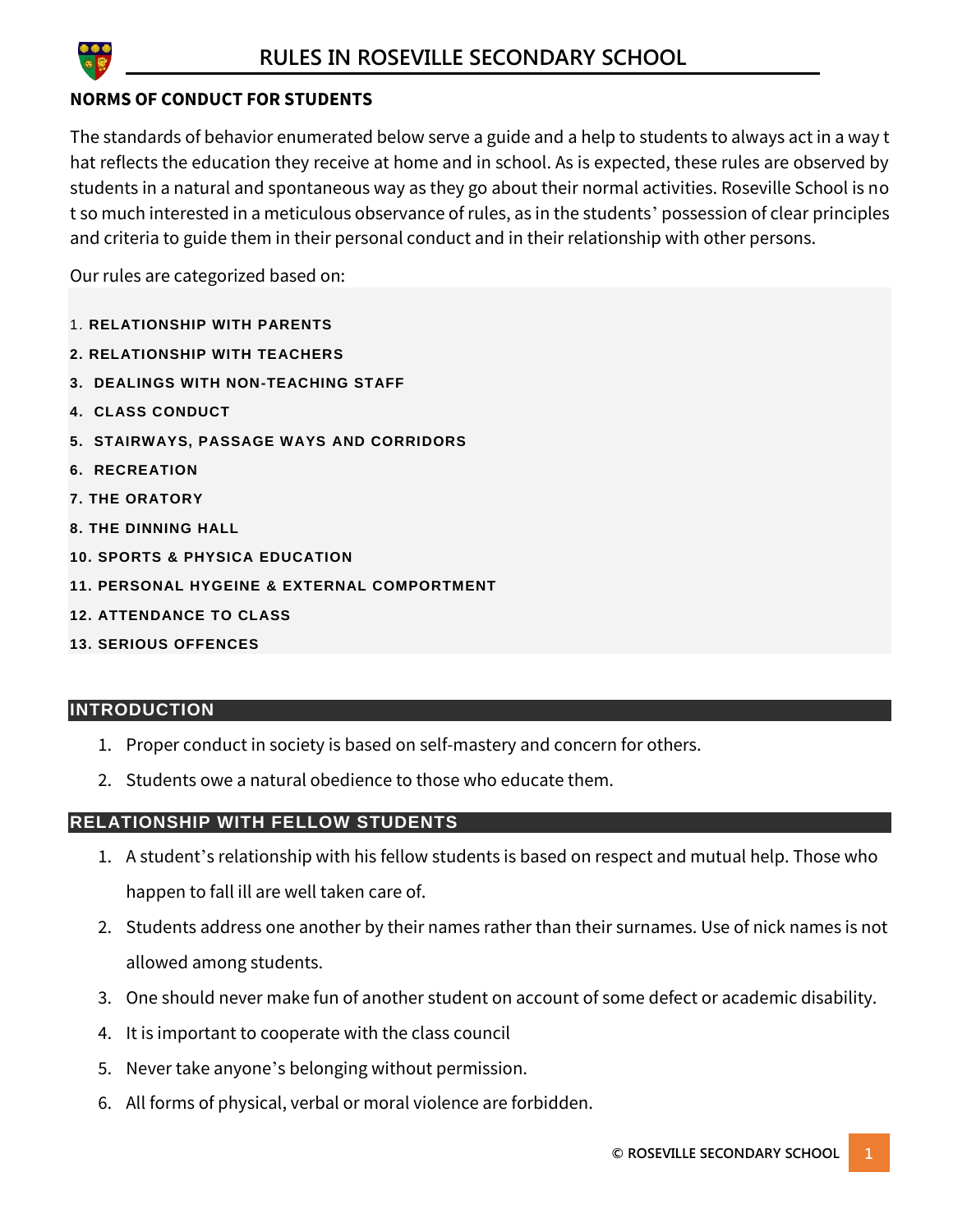

#### **RELATIONSHIP WITH TEACHERS**

- 1. Students should relate with their teachers with simplicity and naturalness, but also with the utmo st respect. Always address them using the title mister, for example, Mr. Nwankwo, or simply using the word, "Sir".
- 2. Students should never make derogatory or insulting remarks about their teachers. If there is some thing you are not happy about, you may bring it to the attention of your TIC or advisor who will ad vise on what to do.
- 3. On entering a room or along the corridors, it is a mark of respect to give way to your teachers, othe r members of staff, visitors and older persons in general. Students stand up to greet teachers or vi sitors who enter their classroom. They remain standing until asked to sit down.
- 4. Priests and visitors (especially parents) are accorded a special respect by students.
- 5. When addressing or being addressed by a teacher, a student should keep a respectful posture. He should stand up and should not have his hands in his pocket.

# **DEALINGS WITH NON-TEACHING STAFF**

- 1. Students address non-teaching staff with respect and apply the terms "sir" and "mister" to them.
- 2. Students strive to keep the school clean and in order to reduce the work of the cleaning and maint enance staff as much as possible. At the end of classes, they leave the floor free of litters and keep all furniture neatly arranged.
- 3. Students should learn to give way and avoid interrupting, hampering or spoiling the work especia lly of the cleaning staff.
- 4. Student should show gratitude for the work of the non-teaching staff by greeting or thanking the m when appropriate.

#### **CLASS CONDUCT**

- 1. Always be punctual to class and ensure that you have all the materials required for learning. The cl assroom, being a learning space should be characterized by silence at all times. Only what could be described as "working noise" is allowed in the class.
- 2. Students attend classes well dressed. It is indeed their place of work and appearance has much to do with the right disposition to work well.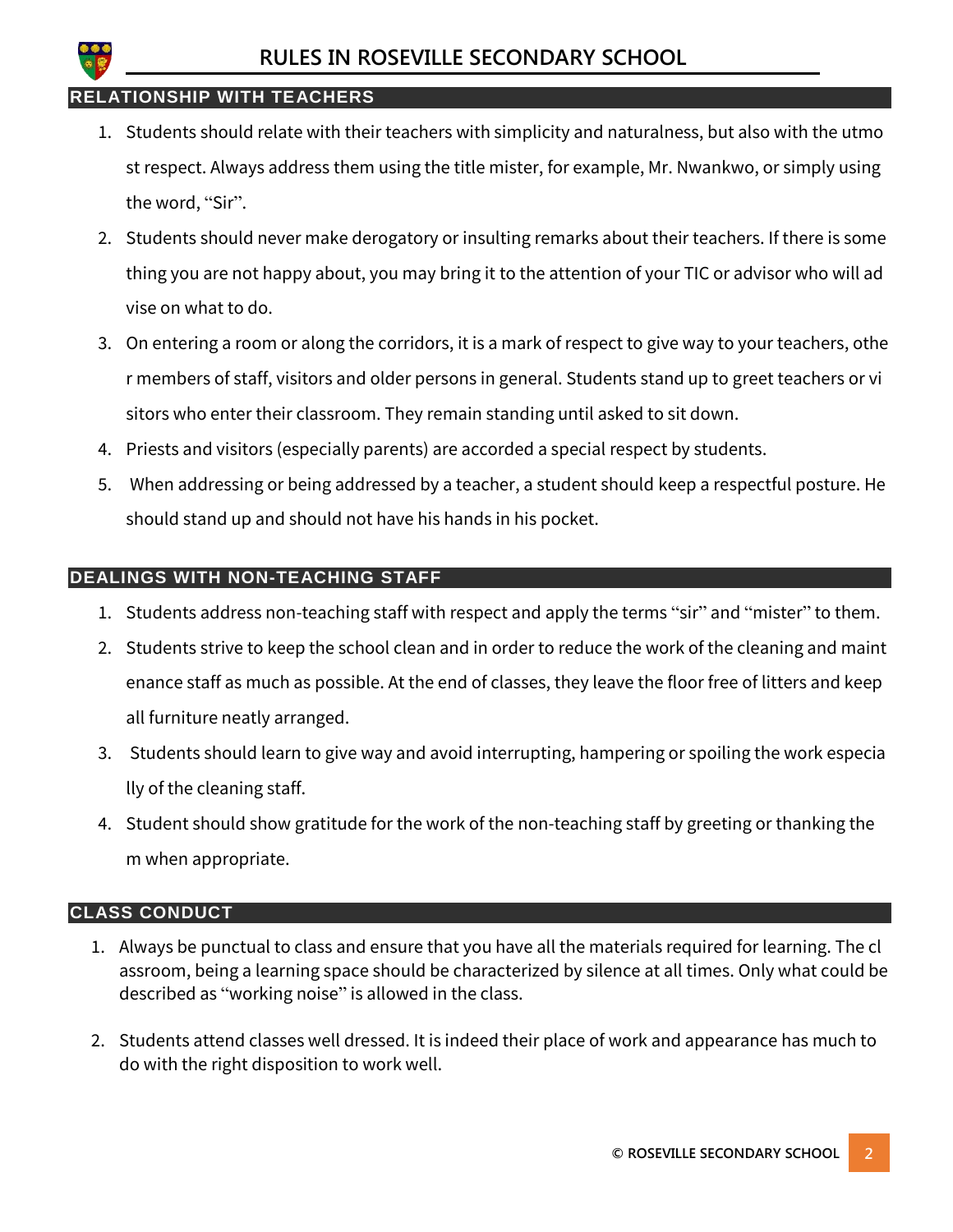

- 3. They should participate actively in lessons, intervening when necessary, in an orderly manner, by p utting up the hand to ask for permission.
- 4. Sit properly in class: with the back straight on the back-rest of the chair so as to facilitate attention and learning. Avoid leaning on the desk, slouching or rocking the chair so as not to weaken its joint s.
- 5. Eating, chewing gum, taking sweet, biscuits, etc., must be avoided in class.
- 6. Always use the seat assigned to by the TIC unless a subject teacher permits or asks you to sit elsew here during his lesson.
- 7. Keep your working materials notebooks, textbooks, writing materials, etc. in good state. Attenti on to such details as turning the pages of your books gently and avoiding "dog ears", not placing a book inside another, keeping the cover of a biro, etc., are expected of a good and orderly student.
- 8. Do your small jobs well and promptly. It is your contribution to the good atmosphere of the classro om and a way of serving others.
- 9. Do not use someone else's material without his permission. This is a matter of justice and courtesy. 10. Students remain in class in between classes. Those few minutes are for you to note down assign ments in your diary, put the books and other materials that you no longer need back into your bag and prepare for the next class.
- 10. Students are only allowed to write with pencil, blue or black biro. The use of pen and ink is not allo wed. This is to avoid staining books and furniture with ink.
- 11. During examinations, tests or individual class work, students must avoid any behavior that smacks of dishonesty: copying someone else's work, allowing one's work to be copied, using or simply hav ing some unauthorized material that could compromise the independence required of such an acti vity, etc. The school takes a very serious views all forms of examination malpractice. Honesty and honour are highly valued.

# **STAIRWAYS, PASSAGEWAYS AND CORRIDORS**

- 1. These places are only used for what they are areas to walk through.
- 2. Students walk along them normally, without running, pushing or shoving one another, etc. During lessons, silence should be observed at these places.
- 3. They should be kept clean and free of litters.
- 4. Students should avoid loitering about the principal's office.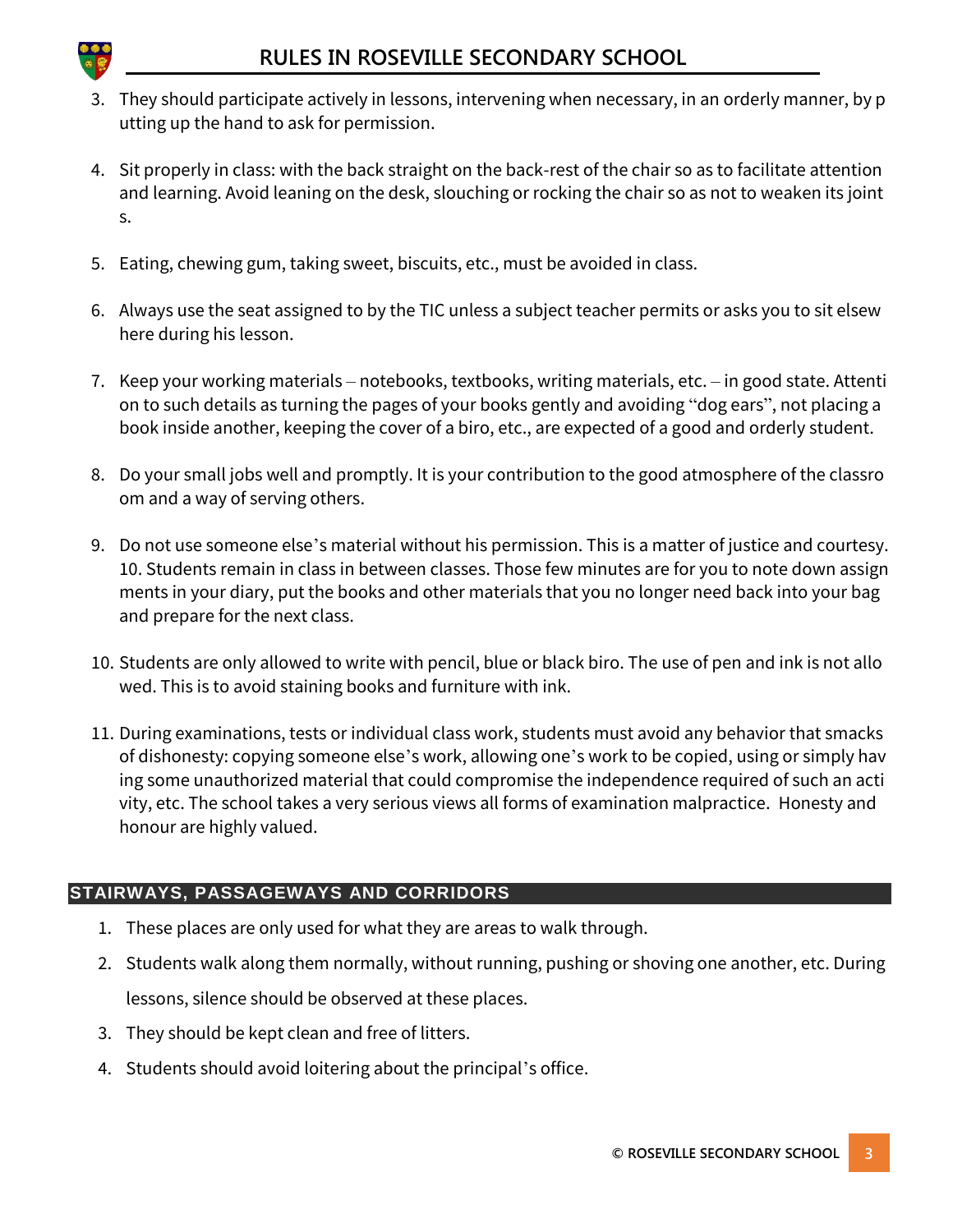

#### **RECREATION**

- 1. Breaks are a good time for students to rest and stretch their legs. This also facilitates learning and fosters social interaction. Students are therefore not allowed to remain in class during break, but s hould go out to the designated recreation areas outside the building. At the end of break, they sho uld return to class promptly.
- 2. Students never leave the school compound without permission from the TIC who, as the case may be, will have notified or have been notified by the parents.
- 3. Students must learn how to use the lavatory and toilets appropriately and well.
- 4. The school is an extension of the home. All facilities are to be used for the purpose for which they are provided, and should not be misused, vandalized or taken away. Graffiti – drawing or writing o n walls, doors, desks, etc. – is clearly unbecoming of a Hillrange student and not allowed.
- 5. Quarrels, heated arguments, insults or fights are never allowed. Matters are resolved by civilized means such as taking them up to the appropriate authorities. A truly strong man knows how to co ntrol his temper.
- 6. Do not play with or throw stones or objects that can cause harm to persons or damage to properti es.
- 7. Senior students are friendly towards the juniors, allowing them to use the playground or to play w ith them, to enjoy their conversions and jokes, and avoiding all forms of discrimination or bullying . Seniors are loved and respected by their juniors because of their exemplary behaviour and spirit of service.
- 8. Students readily obey indications from any teacher attending to them during break, at lunch, at sp orts, etc.
- 9. Students should use the toilet during break periods so as avoid asking for permission to leave the class during lessons.

#### **THE ORATORY**

- 1. Students should take special care of personal comportment, posture and silence while in the orat ory. It is a holy place, a place of prayer.
- 2. Students enter and leave the oratory in an orderly manner, never rushing, running or pushing.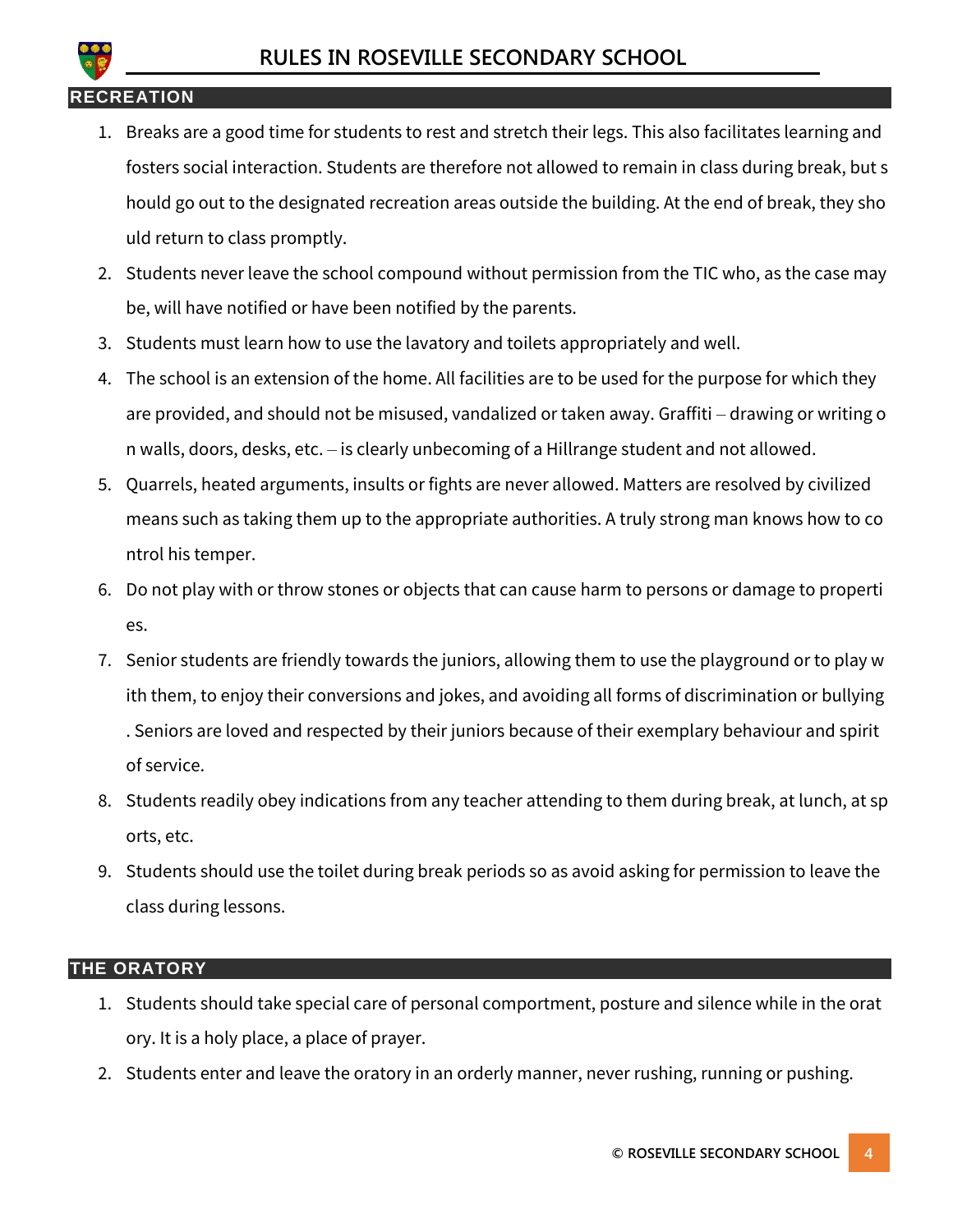# **RULES IN ROSEVILLE SECONDARY SCHOOL**

- 3. On entering or leaving the oratory and while crossing the tabernacle, one genuflects as a gesture o f adoration of Jesus Christ in the Blessed Sacrament. However, if the sacrament is not present, on e does not genuflect, but simply bows before the crucifix. 4. The same happens when the tabernac le is covered during Holy Mass.
- 4. The priest is treated with dignity, addressed and greeted as "Father", and his indication are carefu lly followed.
- 5. The holy water placed at the door of the oratory is used to make the sign of the cross only on enter ing, but not when leaving.
- 6. Avoid walking with your hand in your pocket while in the oratory.
- 7. Do not place your feet on the kneelers so as not to dirty them.
- 8. Only Catholics who have received the First Holy Communion and are in the state of grace may rece ive communion at Mass. 10. Non-Catholics should remain in their pews and pray silently. They cou ld, among other prayers, pray the Spiritual Communion.
- 9. Silence should be maintained around the oratory as a sign of reverence to God.
- 10. On arrival to school and upon departing at the end of the day, each student goes to greet our Lord by genuflecting in the oratory. He may also stay in briefly to pray. Students are also encouraged to pray in the oratory and to read spiritual books when they are free, but never during classes.

#### **THE DINNING HALL**

- 1. Students should be well dressed and have his hands clean before entering the dining hall. Sports wears are not allowed in the dining hall.
- 2. They pray the prayer before and after meal table by table or all together according to the indicatio n given.
- 3. Students should always finish the food dished out to them so as not to waste food. They do have t he option of taking a little at first and afterwards going for a second helping. Also, It is a mark of go od manners to eat what is served without being choosy about food.
- 4. Student should observe the rules of etiquette at table: speaking in low tone, being of service to on e's neighbour, using cutlery correctly, observing details of orderliness, etc.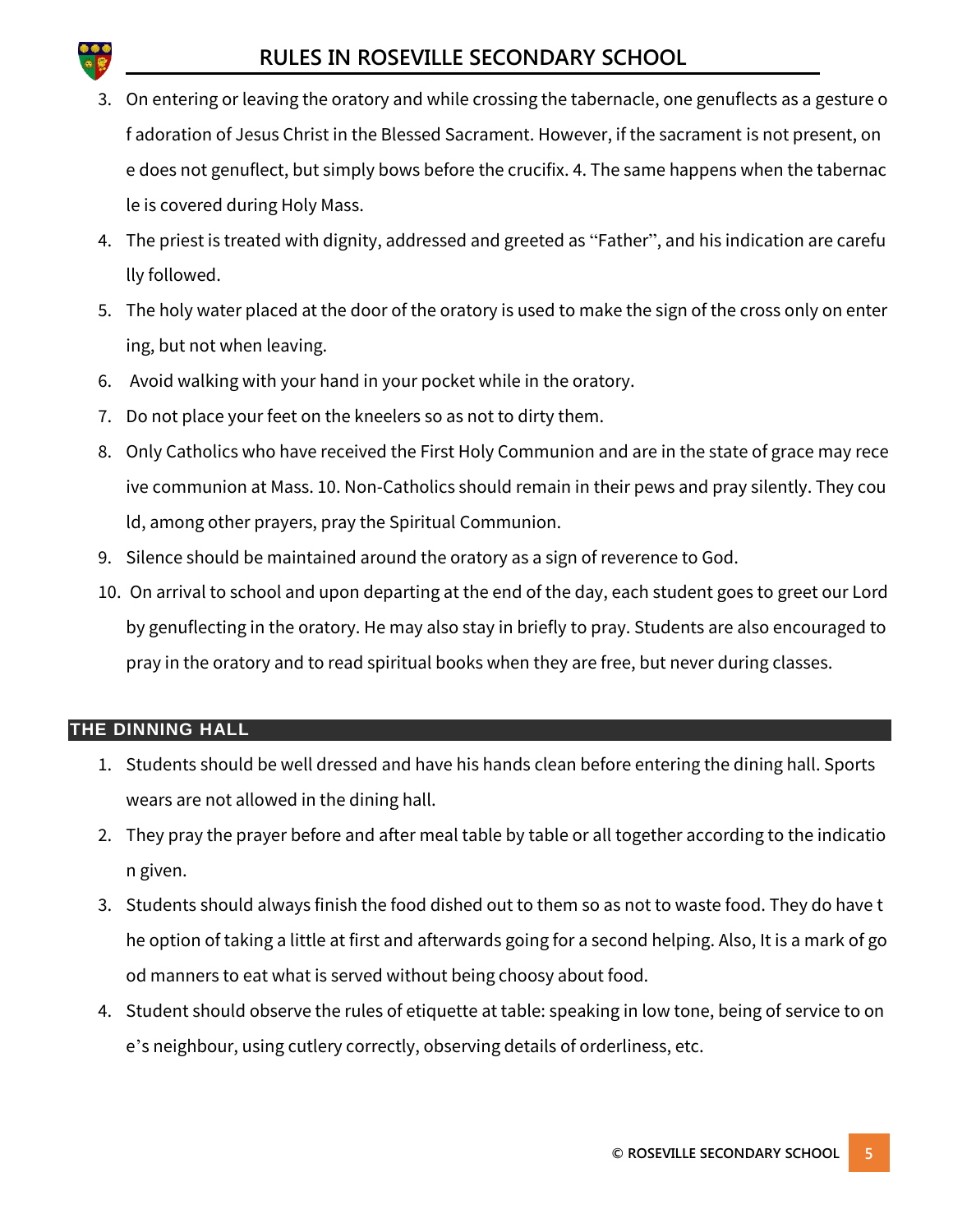- 5. They avoid getting up and walking about during meals. They do not throw anything to anyone and avoid communicating with someone who is far away. If one needs something on the table, one qui etly asks one's closest neighbor for it.
- 6. Before leaving the dining hall, students return their tray to the serving area and leave the table per fectly clean.
- 7. Eating outside the dining hall is not allowed. Therefore, no student should take food out of it not even fruits.
- 8. Always obey the indications of the supervising teacher.

# **SPORTS AND PHYSICAL EDUCATION**

- 1. Follow the rules indicated by the trainer, coach or teacher in charge.
- 2. Dress appropriately for sporting activities.
- 3. The students of a particular class go to the changing area to prepare for sports and return to their classrooms as a group.
- 4. It is a mark of sportsmanship to accept the decisions of the referee without protests. A sportsman knows how to win and to lose with dignity. Victories should not be celebrated overmuch, or loses l amented excessively.
- 5. At competitions with other school, Hillrange representatives are conscious of their responsibility t o act with elegance and dignity, promoting the good name of the school.
- 6. As spectators, our students know how to cheer their representatives but never insult or boo the op posing team.
- 7. At the end of sports, students help to return all the materials used, leaving the ground as they met it.

# **PERSONAL HYGIENE AND EXTERNAL COMPORTMENT**

- 1. Students have their bath and comb their hair before coming to school. They keep a low haircut an d do not wear facial hair. Finger nails are always cut and clean. Do not bring comb to school – it is only for use at home.
- 2. Take care of dental hygiene brush the teeth well and at the appropriate time. Older students sho uld use deodorant or anti-perspirant.